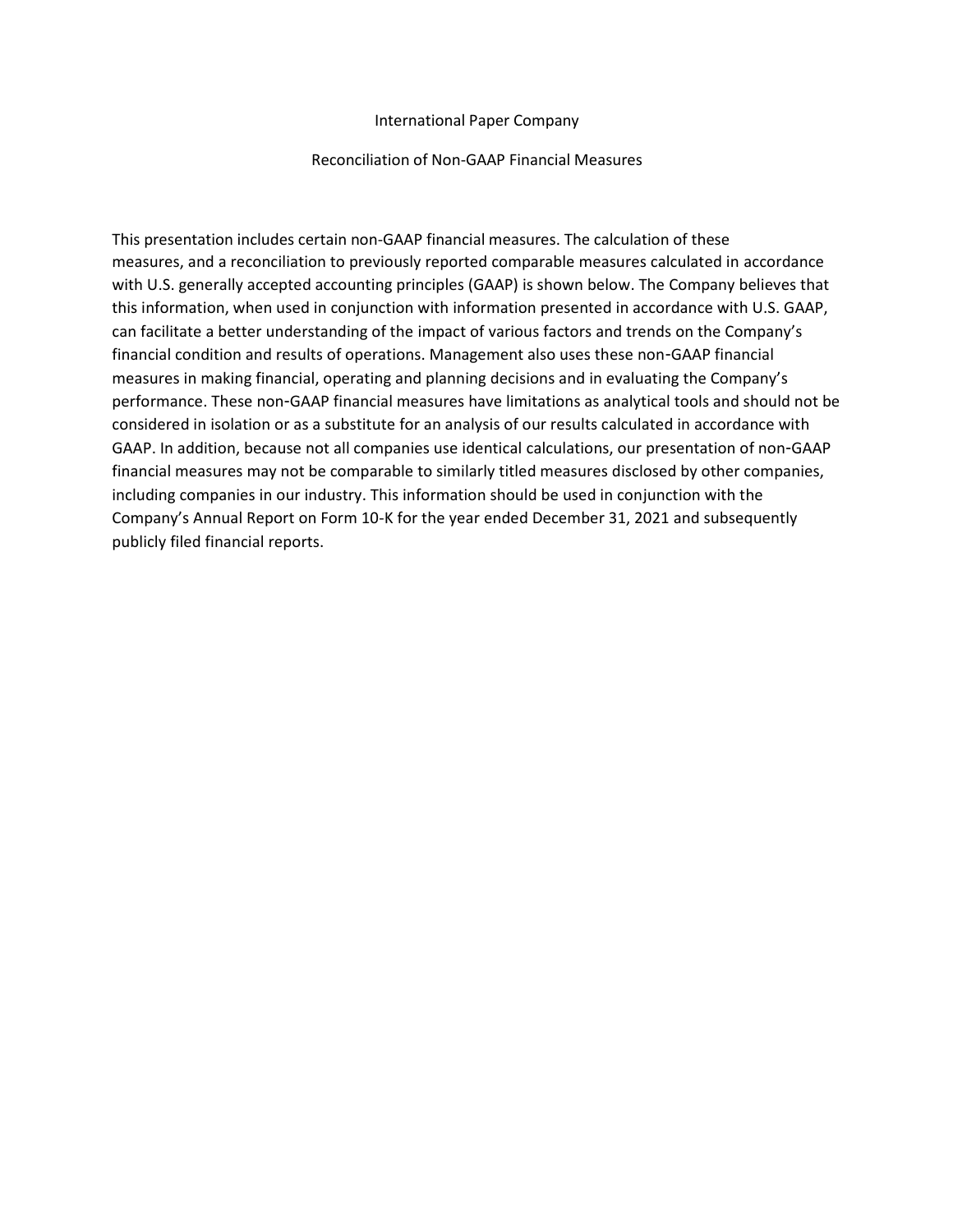#### (In millions) Preliminary and Unaudited Reconciliation of Operating Earnings Before Net Interest Expense to Net Earnings Before Taxes and Equity Earnings INTERNATIONAL PAPER COMPANY

|                                                                                                 | 2021  | 2020  | 2019  | 2018  | 2017  | 2016  | 2015  | 2014  | 2013  | 2012  | 2011  | 2010  | 2009  | 2008    | 2007  | 2006     |
|-------------------------------------------------------------------------------------------------|-------|-------|-------|-------|-------|-------|-------|-------|-------|-------|-------|-------|-------|---------|-------|----------|
|                                                                                                 |       |       |       |       |       |       |       |       |       |       |       |       |       |         |       |          |
| Earnings (Loss) From Continuing Operations Before Income Taxes and Equity Earnings              | 999   |       | 921   | 1.781 | 848   | 795   | 1.132 | 734   |       | 1.024 | 1.458 | 822   | 1.199 | (153. ـ | 1.654 | \$3.188  |
| Add back: Net Interest Expense                                                                  | 337   | 446   | 499   | 536   | 572   | 520   | 555   | 607   | 612   | 672   | 541   | 608   | 669   | 492     | 297   | 521      |
| Add back: Net Special Items Before Taxes                                                        | 370   | 743   | 414   | 214   | 501   | 182   | 559   | 1,046 |       | 384   | 343   | 389   | (564) | 2,331   | (242) | (2, 258) |
| Add back: Non-Operating Pension Expense (Income) Before Taxes                                   | '200) | (41)  | 36    |       | 484   | 610   |       |       |       | 159   | 43    |       |       |         |       | 209      |
| Adjusted Operating Earnings Before Net Interest Expense, Income Taxes and Equity Earnings       | 1,506 | 1.477 | 1.870 | 3,025 | 2.405 | 2,107 | 2,504 | 2,599 | 2,332 | 2,239 | 2,385 | 1,903 | 1,367 | 1,659   | 1,786 | 1,660    |
| Add back: Graphic Packaging Equity Earnings Before Taxes                                        |       | 40    | 46    | 46    |       |       |       |       |       |       |       |       |       |         |       |          |
| Adjusted Operating Earnings Before Net Interest Expense, Income Taxes and Other Equity Earnings | 1.510 | 1.517 | 1.916 | 3,071 |       |       |       |       |       |       |       |       |       |         |       |          |
| <b>Tax Rate</b>                                                                                 | 19.3% | 24.2% | 27.0% | 24.3% | 30%   | 32%   | 33%   | 31%   | 26%   | 31.5% | 32%   | 30%   | 30%   | 31.5%   | 30%   | 29%      |
| Adjusted Operating Earnings Before Net Interest Expense and Equity Earnings                     | 1.219 | 1.150 | 1.399 | 2.325 | 1.684 | 1.433 | 1.678 | 1.793 | 1.726 | 1.534 | 1.622 | 1.332 | 957   | 1.136   | 1.250 | 1.179    |
| Equity Earnings Other than Graphic Packaging, Net of Taxes                                      | 309   |       | 204   |       | 177   | 198   | 117   | (200) |       | 61    | 159   |       | (49)  | 49      |       |          |
| Adjusted Operating Earnings Before Net Interest Expense                                         | 1.528 | 1.187 | 1.603 | 2.615 | 1.861 | 1.631 | 1.795 | 1.593 | 1.687 | 1,595 | 1.781 | 1,396 | 908   | 1.185   | 1.250 | 1,179    |

The Company considers return on invested capital ("ROIC") to be a meaningful indicator of our operating performance, and we evaluate this metric because it measures how effectively and efficiently we use the capital invest manner. The Company defines and calculates ROIC using in the numerator Adjusted Operating Earnings Before Net Interest Expense, the most directly comparable GAAP measure to which is Earnings (Loss) From Continuing Operatio Interest Expense by excluding net interest expense, the after-tax effect of non-operating pension expense and items considered by management to be unusual (net special items) from the earnings reported under GAAP. Manageme to perform meaningful comparisons of past and present operating results.

ROIC = Adjusted Operating Earnings Before Net Interest Expense / Average Invested Capital

Average Invested Capital = Equity (adjusted to remove pension-related amounts in OCI, net of tax) + interest-bearing Debt

Note: Years 2019 - 2021 reflect Printing Papers as Discontinued Operations. Years 2013 - 2017 reflect North America Consumer Packaging and xpedx as Discontinued Operations. Years 2006-2012 and 2018 are as reported in the 1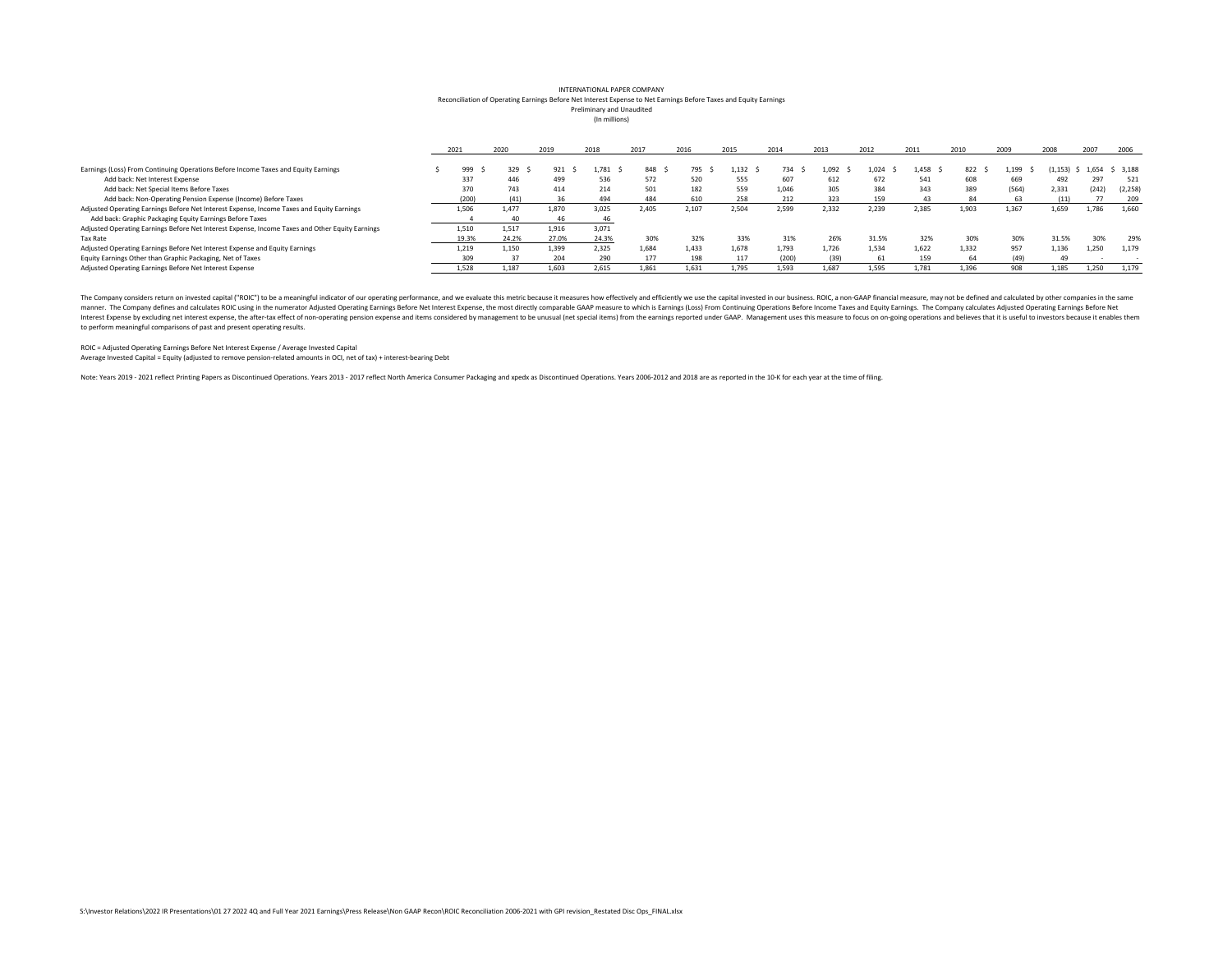#### **INTERNATIONAL PAPER COMPANY Reconciliation of Net Earnings (Loss) Attributable to International Paper Company to Adjusted Operating Earnings** Preliminary and Unaudited (In millions, except per share amounts)

|                                                                       | <b>Three Months Ended</b><br>December 31, |      |                    |       | <b>Three Months Ended</b> |                       |       | <b>Twelve Months Ended December 31.</b> |       |
|-----------------------------------------------------------------------|-------------------------------------------|------|--------------------|-------|---------------------------|-----------------------|-------|-----------------------------------------|-------|
|                                                                       | 2021                                      | 2020 | September 30, 2021 |       | June 30, 2021             | <b>March 31, 2021</b> | 2021  | 2020                                    | 2019  |
| Net Earnings (Loss) Attributable to International Paper Company       | 107                                       | 153  |                    | 864   | 432                       | 349                   | 1.752 | 482                                     | 1,225 |
| Less: Discontinued operations (gain) loss                             |                                           | (88) |                    | (432) | (124)                     | (82)                  | (630) | (252)                                   | (526) |
| Earnings (Loss) from Continuing Operations, including non-controlling |                                           |      |                    |       |                           |                       |       |                                         |       |
| interest                                                              | 115                                       | 65   |                    | 432   | 308                       | 267                   | 1,122 | 230                                     | 699   |
| Add back: Non-operating pension expense (income)                      | (36)                                      | (8)  |                    | (38)  | (38)                      | (39)                  | (151) | (31)                                    | 28    |
| Add back: Net special items expense (income)                          | 222                                       | 149  |                    | 37    | 55                        | (30)                  | 284   | 649                                     | 507   |
| <b>Adjusted Operating Earnings</b>                                    | 301                                       | 206  |                    | 431   | 325                       | 198                   | 1.255 | 848                                     | 1.234 |

|                                                      |              | <b>Three Months Ended</b> |                           |                                         |                       |        |        |        |
|------------------------------------------------------|--------------|---------------------------|---------------------------|-----------------------------------------|-----------------------|--------|--------|--------|
|                                                      | December 31, |                           | <b>Three Months Ended</b> | <b>Twelve Months Ended December 31.</b> |                       |        |        |        |
|                                                      | 2021         | 2020                      | September 30, 2021        | June 30, 2021                           | <b>March 31, 2021</b> | 2021   | 2020   | 2019   |
| <b>Diluted Earnings per Common Share as Reported</b> | 0.28         | 0.39                      | 2.20                      | 1.09                                    | 0.88                  | 4.47   | .22    | 3.07   |
| Less: Discontinued operations (gain) loss            | 0.02         | (0.22)                    | (1.10)                    | (0.31)                                  | (0.20)                | (1.61) | (0.64) | (1.32) |
| <b>Continuing Operations</b>                         | 0.30         | 0.17                      | 1.10                      | 0.78                                    | 0.68                  | 2.86   | 0.58   | 1.75   |
| Add back: Non-operating pension expense (income)     | (0.10)       | (0.02)                    | (0.09)                    | (0.10)                                  | (0.10)                | (0.38) | (0.08) | 0.07   |
| Add back: Net special items expense (income)         | 0.58         | 0.38                      | 0.09                      | 0.14                                    | (0.08)                | 0.72   | 1.64   | 1.27   |
| <b>Adjusted Operating Earnings per Share</b>         | 0.78         | 0.53                      | 1.10                      | 0.82                                    | 0.50                  | 3.20   |        | 3.09   |

#### **Notes:**

The Company calculates Adjusted Operating Earnings (non-GAAP) by excluding the after-tax effect of non-operating pension expense (income) and items considered by management to be unusual (net special items) as reflected in Statement of Operations and related notes from the earnings reported under U.S. generally accepted accounting principles ("GAAP"). Management uses this measure to focus on on-going operations and believes that it is useful them to perform meaningful comparisons of past and present consolidated operating results. The Company believes that using this information, along with net earnings, provides for a more complete analysis of the results of earnings attributable to International Paper is the most directly comparable GAAP measure.

Since diluted earnings per share are computed independently for each period, twelve-month per share amounts may not equal the sum of respective quarters.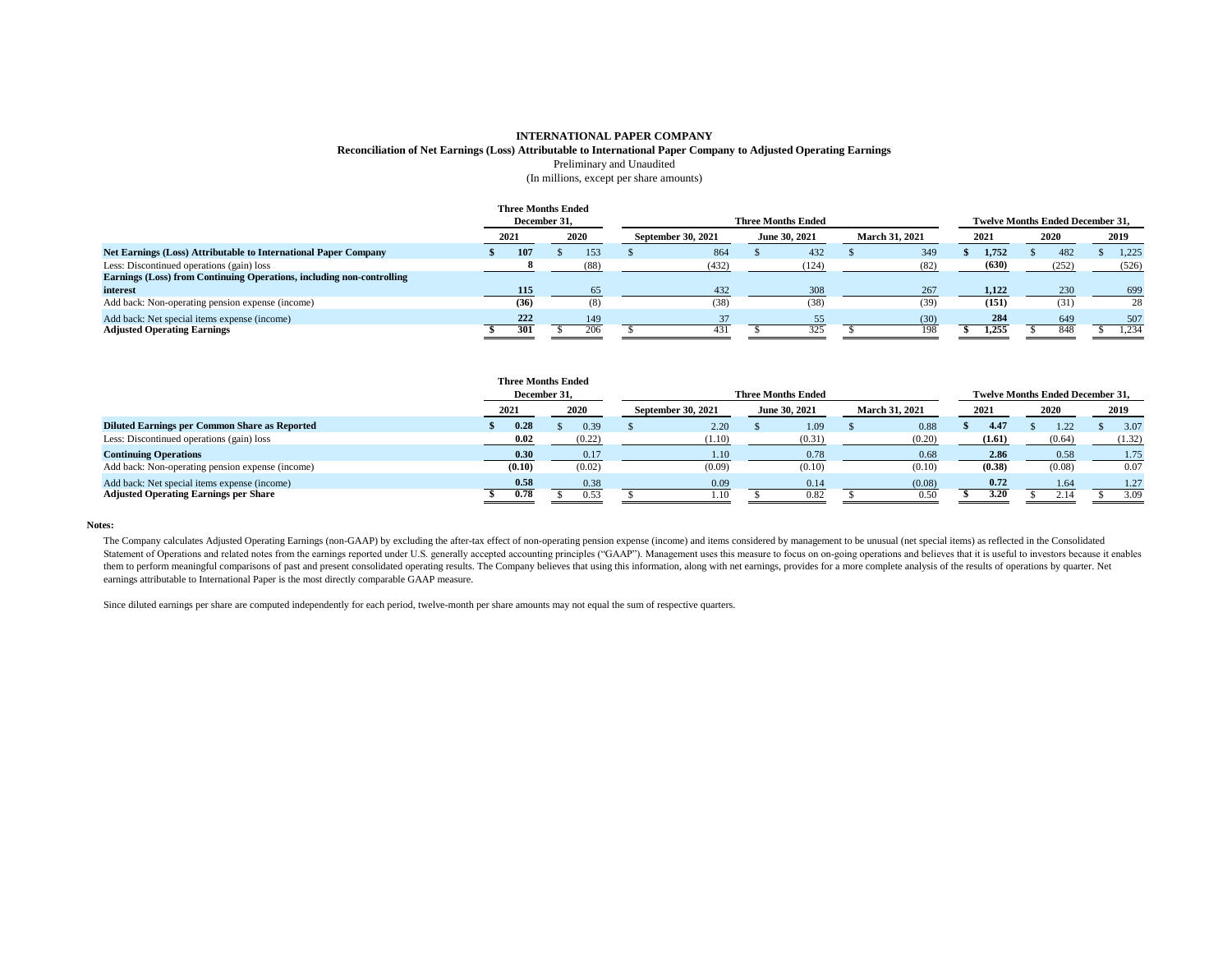# **INTERNATIONAL PAPER COMPANY Reconciliation of Cash Provided by Operations to Free Cash Flow**

Preliminary and Unaudited

(In millions)

|                                                                | <b>Three Months Ended</b> |  | <b>Three Months</b>    |  |       |                                         |       |  |       |  |         |
|----------------------------------------------------------------|---------------------------|--|------------------------|--|-------|-----------------------------------------|-------|--|-------|--|---------|
|                                                                | December 31.              |  | <b>Ended September</b> |  |       | <b>Twelve Months Ended December 31.</b> |       |  |       |  |         |
|                                                                | 2021                      |  | 2020                   |  | 2021  |                                         | 2021  |  | 2020  |  | 2019    |
| <b>Cash Provided By (Used For) Operating Activities</b>        | 107                       |  | 789                    |  | 645   |                                         | 2.030 |  | 3.063 |  | 3,610   |
| Adjustments:                                                   |                           |  |                        |  |       |                                         |       |  |       |  |         |
| Cash invested in capital projects, net of insurance recoveries | (201)                     |  | (94)                   |  | (126) |                                         | (549) |  | (751) |  | (1,276) |
| <b>Free Cash Flow</b>                                          | (94)                      |  | 695                    |  | 519   |                                         | 1.481 |  | 2.312 |  | 2.334   |

Free cash flow is a non-GAAP measure and the most directly comparable GAAP measure is cash provided by operations. Management believes that free cash flow is useful to investors as a liquidity measure because it measures t cash generated that is available, after reinvesting in the business, to maintain a strong balance sheet, pay dividends, repurchase stock, service debt and make investments for future growth. It should not be inferred that amount is available for discretionary expenditures. By adjusting for certain items that are not indicative of the Company's ongoing performance, free cash flow also enables investors to perform meaningful comparisons betwe periods.

The non-GAAP financial measures presented in this release have limitations as analytical tools and should not be considered in isolation or as a substitute for an analysis of our results calculated in accordance with GAAP. In addition, because not all companies use identical calculations, the Company's presentation of non-GAAP measures in this release may not be comparable to similarly titled measures disclosed by other companies, including companies in the same industry as International Paper.

Management believes non-GAAP financial measures, when used in conjunction with information presented in accordance with GAAP, can facilitate a better understanding of the impact of various factors and trends on the Company's financial condition and results of operations. Management also uses these non-GAAP financial measures in making financial, operating and planning decisions and in evaluating the Company's performance.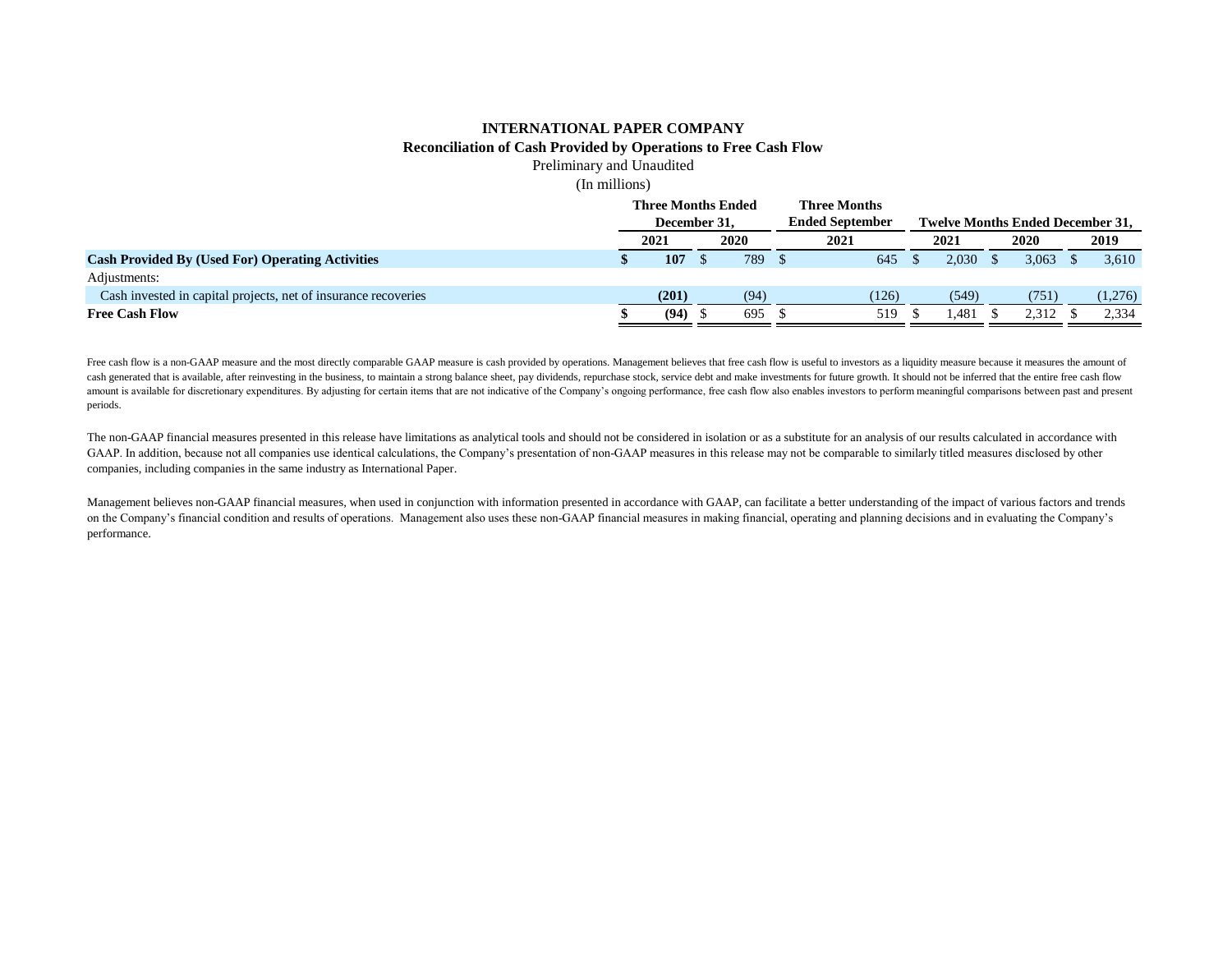#### International Paper Company Calculation of EBITDA before Special Items Adjusted for Discontinued Operations

| \$ Millions                                                                           | 2020<br>Full Year | 2021<br>1st Quarter | 2021<br>2nd Quarter | 2021<br>3rd Quarter | 2021<br>4th Quarter | 2021<br>Year to Date |
|---------------------------------------------------------------------------------------|-------------------|---------------------|---------------------|---------------------|---------------------|----------------------|
| Earnings (Loss) from Continuing Operations Before<br>Income Taxes and Equity Earnings | 329               | 306                 | 252                 | 397                 | 44                  | 999                  |
| Interest Expense, Net                                                                 | 446               | 93                  | 86                  | 82                  | 76                  | 337                  |
| Special Items                                                                         | 743               | (42)                | 68                  | 49                  | 295                 | 370                  |
| Non-operating pension expense (income)                                                | (41)              | (52)                | (51)                | (50)                | (47)                | (200)                |
| <b>EBIT before Special Items</b>                                                      | 1,477             | 305                 | 355                 | 478                 | 368                 | 1,506                |
| Depreciation, amortization and cost of timber<br>harvested                            | 1,090             | 268                 | 272                 | 280                 | 277                 | 1,097                |
| <b>EBITDA</b> before Special Items                                                    | 2,567             | 573                 | 627                 | 758                 | 645                 | 2,603                |
| Annualized EBITDA before Special Items                                                | 2,567             | 2,292               | 2,508               | 3,032               | 2,580               | 2,603                |
| <b>Annualized Net Sales</b>                                                           | 17,565            | 18,372              | 19,080              | 19,656              | 20,344              | 19,363               |
| Adjusted EBITDA Margin                                                                | 14.6%             | 12.5%               | 13.1%               | 15.4%               | 12.7%               | 13.4%                |

Adjusted EBIT, Adjusted EBITDA and Adjusted EBITDA Margin are all "non-GAAP financial measures" presented as supplemental measures of our performance and the most<br>directly comparable GAAP measures for Adjusted EBITDA Margi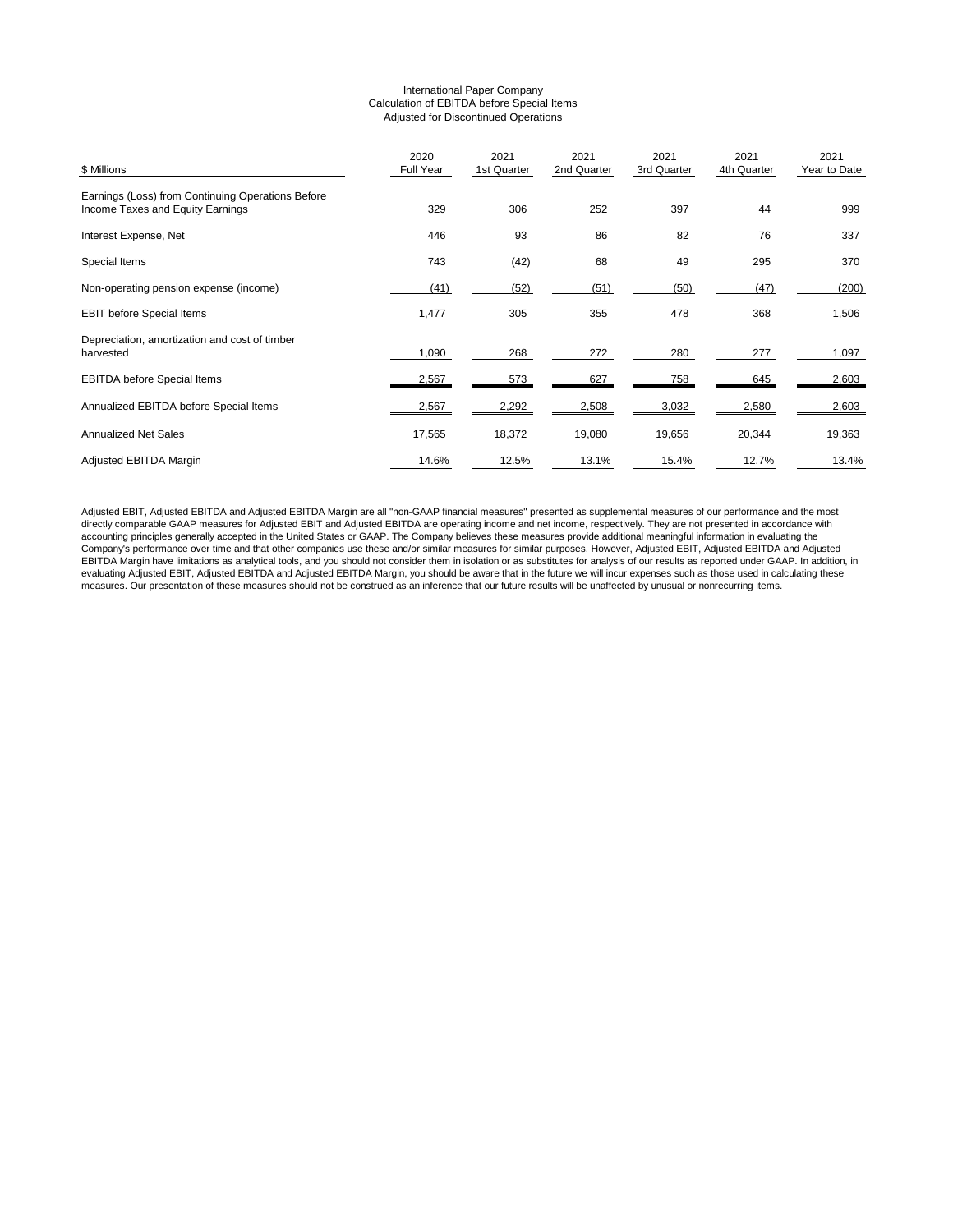#### International Paper Company Calculation of EBITDA before Special Items Adjusted for Discontinued Operations

| \$ Millions                                                                           | 2019<br>Full Year | 2020<br>1st Quarter | 2020<br>2nd Quarter | 2020<br>3rd Quarter | 2020<br>4th Quarter | 2020<br>Year to Date |
|---------------------------------------------------------------------------------------|-------------------|---------------------|---------------------|---------------------|---------------------|----------------------|
| Earnings (Loss) from Continuing Operations Before<br>Income Taxes and Equity Earnings | 921               | (138)               | 241                 | 202                 | 24                  | 329                  |
| Interest Expense, Net                                                                 | 499               | 118                 | 116                 | 113                 | 99                  | 446                  |
| Special Items                                                                         | 414               | 385                 | 68                  | 102                 | 188                 | 743                  |
| Non-operating pension expense (income)                                                | 36                | (6)                 | (14)                | (11)                | (10)                | (41)                 |
| <b>EBIT before Special Items</b>                                                      | 1,870             | 359                 | 411                 | 406                 | 301                 | 1,477                |
| Depreciation, amortization and cost of timber<br>harvested                            | 1,067             | 272                 | 268                 | 269                 | 281                 | 1,090                |
| <b>EBITDA before Special Items</b>                                                    | 2,937             | 631                 | 679                 | 675                 | 582                 | 2,567                |
| Annualized EBITDA before Special Items                                                | 2,937             | 2,524               | 2,716               | 2,700               | 2,328               | 2,567                |
| <b>Annualized Net Sales</b>                                                           | 18,413            | 17,800              | 17,196              | 17,504              | 17,760              | 17,565               |
| Adjusted EBITDA Margin                                                                | 16.0%             | 14.2%               | 15.8%               | 15.4%               | 13.1%               | 14.6%                |

Adjusted EBIT, Adjusted EBITDA and Adjusted EBITDA Margin are all "non-GAAP financial measures" presented as supplemental measures of our performance and the most directly comparable GAAP measures for Adjusted EBIT and Adjusted EBITDA are operating income and net income, respectively. They are not presented in accordance with accounting principles generally accepted in the United States or GAAP. The Company believes these measures provide additional meaningful information in evaluating the Company's performance over time and that other companies use these and/or similar measures for similar purposes. However, Adjusted EBIT, Adjusted EBITDA and Adjusted EBITDA Margin have limitations as analytical tools, and you should not consider them in isolation or as substitutes for analysis of our results as reported under GAAP. In addition, in evaluating Adjusted EBIT, Adjusted EBITDA and Adjusted EBITDA Margin, you should be aware that in the future we will incur expenses such as those used in calculating these measures. Our presentation of these measures should not be construed as an inference that our future results will be unaffected by unusual or nonrecurring items.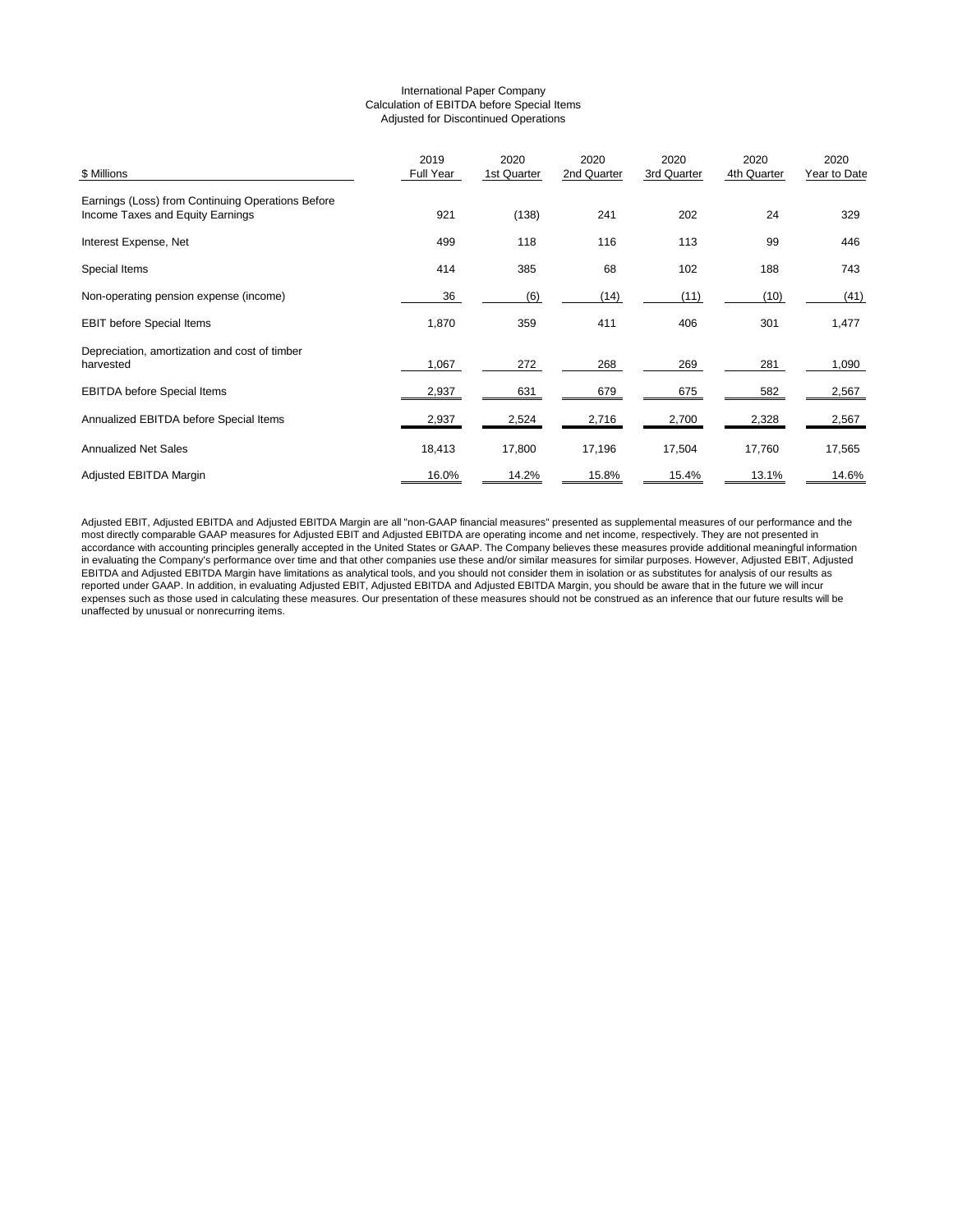### International Paper Company Calculation of EBITDA before Special Items Adjusted for Discontinued Operations

| \$ Millions                                                                           | 2019<br>1st Quarter | 2019<br>2nd Quarter | 2019<br>3rd Quarter | 2019<br>4th Quarter | 2019<br>Year to Date |
|---------------------------------------------------------------------------------------|---------------------|---------------------|---------------------|---------------------|----------------------|
| Earnings (Loss) from Continuing Operations Before<br>Income Taxes and Equity Earnings | 215                 | 198                 | 254                 | 254                 | 921                  |
| Interest Expense, Net                                                                 | 134                 | 122                 | 126                 | 117                 | 499                  |
| Special Items                                                                         | 21                  | 163                 | 89                  | 141                 | 414                  |
| Non-operating pension expense                                                         | 10                  | 8                   | 9                   | 9                   | 36                   |
| <b>EBIT before Special Items</b>                                                      | 380                 | 491                 | 478                 | 521                 | 1,870                |
| Depreciation, amortization and cost of timber<br>harvested                            | 257                 | 263                 | 267                 | 280                 | 1,067                |
| <b>EBITDA before Special Items</b>                                                    | 637                 | 754                 | 745                 | 801                 | 2,937                |
| Annualized EBITDA before Special Items                                                | 2,548               | 3,016               | 2,980               | 3,204               | 2,937                |
| <b>Annualized Net Sales</b>                                                           | 18,632              | 18,700              | 18,328              | 17,992              | 18,413               |
| Adjusted EBITDA Margin                                                                | 13.7%               | 16.1%               | 16.3%               | 17.8%               | 16.0%                |

Adjusted EBIT, Adjusted EBITDA and Adjusted EBITDA Margin are all "non-GAAP financial measures" presented as supplemental measures of our performance and the most directly comparable GAAP measures for Adjusted EBIT and Adjusted EBITDA are operating income and net income, respectively. They are not presented in accordance with accounting principles generally accepted in the United States, or GAAP. The Company believes these measures provide additional meaningful information in evaluating the Company's performance over time, and that other companies use these and/or similar measures for similar purposes. However, Adjusted EBIT, Adjusted EBITDA and Adjusted EBITDA Margin have limitations as analytical tools, and you should not consider them in isolation, or as substitutes for analysis of our results as reported under GAAP. In addition, in evaluating Adjusted EBIT, Adjusted EBITDA and Adjusted EBITDA Margin, you should be aware that in the future we will incur expenses such as those used in calculating these measures. Our presentation of these measures should not be construed as an inference that our future results will be unaffected by unusual or nonrecurring items.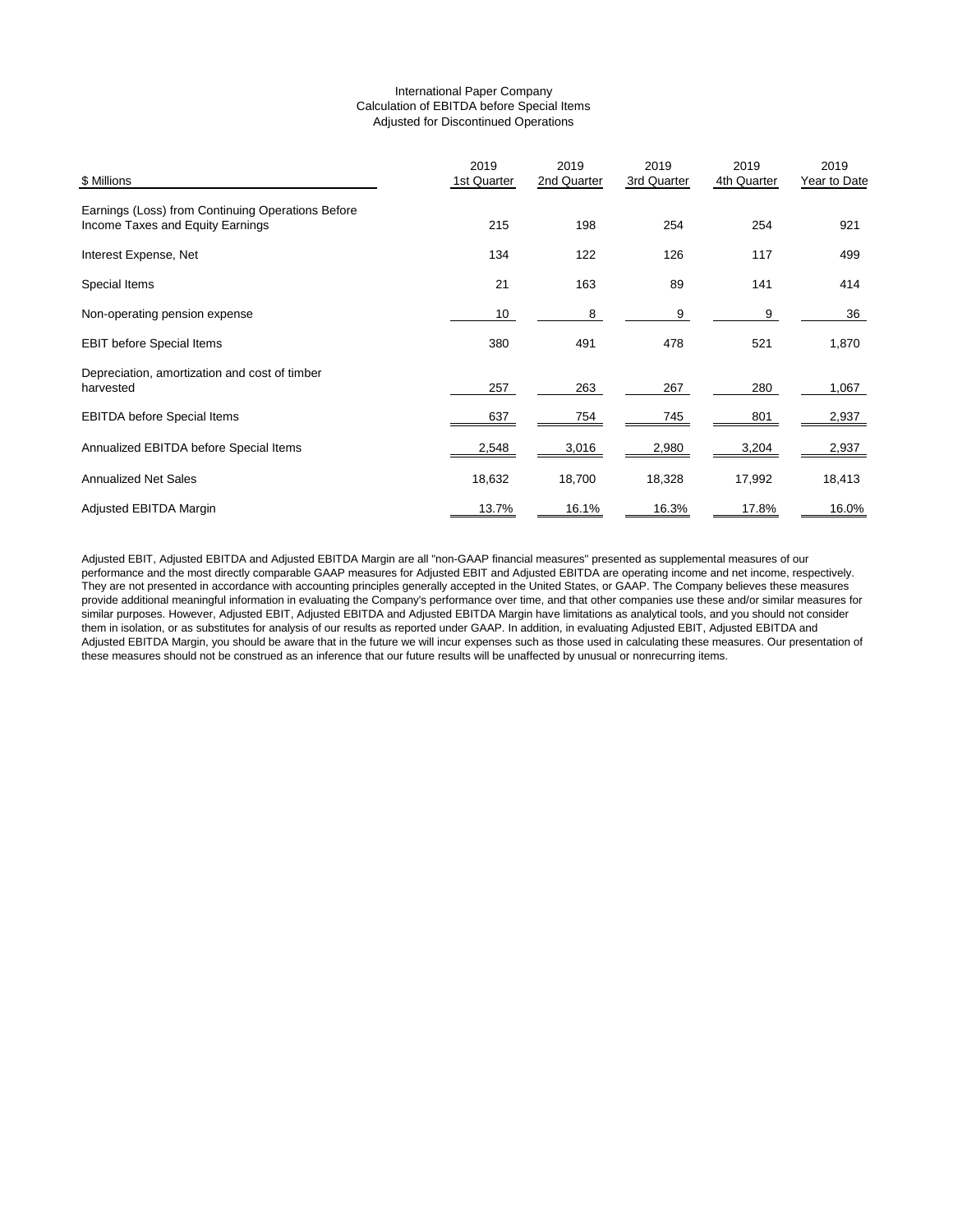# Reconciliation of Non-GAAP Information to U.S. GAAP Calculation of Adjusted EBITDA Margin before Special Items

|                                                                                 | Q1 2021                                             | Q2 2021                                             | Q3 2021                                      | Q4 2021                                             | <b>YTD 2021</b>                              |
|---------------------------------------------------------------------------------|-----------------------------------------------------|-----------------------------------------------------|----------------------------------------------|-----------------------------------------------------|----------------------------------------------|
| \$ Millions                                                                     | <b>North</b><br>American<br>Industrial<br>Packaging | <b>North</b><br>American<br>Industrial<br>Packaging | North<br>American<br>Industrial<br>Packaging | <b>North</b><br>American<br>Industrial<br>Packaging | North<br>American<br>Industrial<br>Packaging |
|                                                                                 |                                                     |                                                     |                                              |                                                     |                                              |
| <b>Business Segment Operating Profit</b>                                        | 395                                                 | 377                                                 | 418                                          | 415                                                 | 1,605                                        |
| Depreciation, Amortization and Cost of Timber<br>Harvested before Special Items | 188                                                 | 190                                                 | 195                                          | 194                                                 | 767                                          |
| <b>EBITDA before Special Items</b>                                              | 583                                                 | 567                                                 | 613                                          | 609                                                 | 2,372                                        |
| Less: Recycling Business EBITDA                                                 | $\overline{2}$                                      | 5                                                   | 10                                           | 8                                                   | 25                                           |
| <b>EBITDA before Special Items after Exclusions</b>                             | 581                                                 | 562                                                 | 603                                          | 601                                                 | 2,347                                        |
| Net Sales (a)                                                                   | 3,560                                               | 3,663                                               | 3,814                                        | 3,907                                               | 14,944                                       |
| <b>Less: Trade Sales</b>                                                        | 133                                                 | 140                                                 | 162                                          | 144                                                 | 579                                          |
| Less: Recycling Business Net Sales                                              | 73                                                  | 83                                                  | 107                                          | 113                                                 | 376                                          |
| <b>Net Sales after Exclusions</b>                                               | 3,354                                               | 3,440                                               | 3,545                                        | 3,650                                               | 13,989                                       |
| Adjusted EBITDA Margin                                                          | 17.3%                                               | 16.3%                                               | 17.0%                                        | 16.5%                                               | 16.8%                                        |

(a) Net Sales in all periods include sales to Sylvamo Corporation.

We use the non-GAAP financial measures Adjusted EBIT and Adjusted EBITDA margin, along with other factors, to evaluate our segment performance against our peers. We believe that investors use these measures to evaluate our performance relative to our peers. However, these non-GAAP measures have limitations as analytical tools, and you should not consider them in isolation or as substitutes for analysis of our results as reported under GAAP.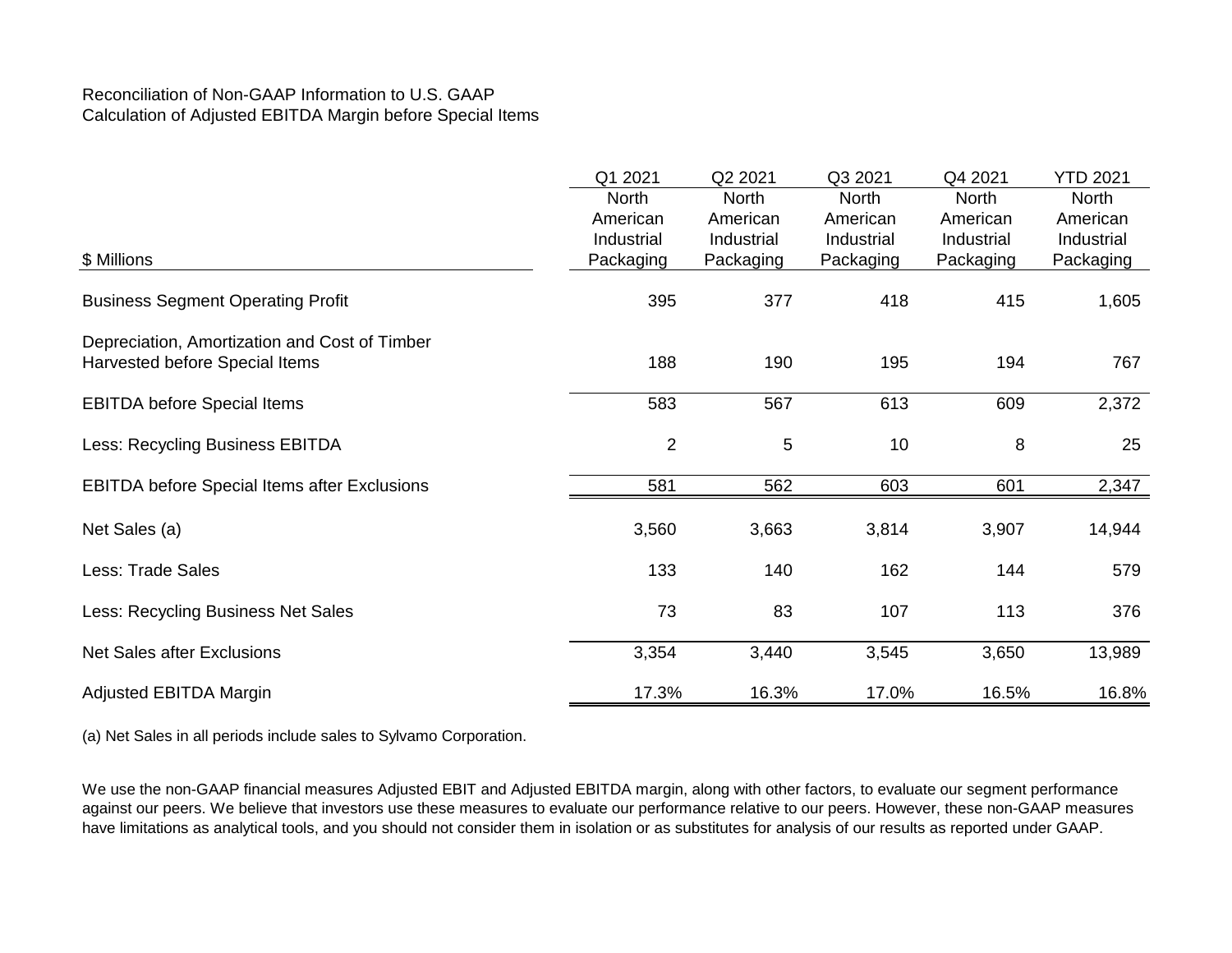# International Paper Company Calculation of Forecasted 2022 EBITDA

| \$ Millions                                                                           | 2022<br><b>Full Year</b> |
|---------------------------------------------------------------------------------------|--------------------------|
| Earnings (Loss) from Continuing Operations Before<br>Income Taxes and Equity Earnings | $$1,876 - $2,176$        |
| Interest Expense, Net                                                                 | 290                      |
| Non-operating pension expense (income)                                                | (211)                    |
| <b>Adjusted EBIT</b>                                                                  | $$1,955 - $2,255$        |
| Depreciation, amortization and cost of timber<br>harvested                            | 1.145                    |
| <b>Adjusted EBITDA</b>                                                                | $$3.100 - $3.400$        |

Adjusted EBIT, Adjusted EBITDA and Adjusted EBITDA Margin are all "non-GAAP financial measures" presented as supplemental measures of our performance and the most directly comparable GAAP measures for Adjusted EBIT and Adjusted EBITDA are operating income and net income, respectively. They are not presented in accordance with accounting principles generally accepted in the United States or GAAP. The Company believes these measures provide additional meaningful information in evaluating the Company's performance over time and that other companies use these and/or similar measures for similar purposes. However, Adjusted EBIT, Adjusted EBITDA and Adjusted EBITDA Margin have limitations as analytical tools, and you should not consider them in isolation or as substitutes for analysis of our results as reported under GAAP. In addition, in evaluating Adjusted EBIT, Adjusted EBITDA and Adjusted EBITDA Margin, you should be aware that in the future we will incur expenses such as those used in calculating these measures. Our presentation of these measures should not be construed as an inference that our future results will be unaffected by unusual or nonrecurring items.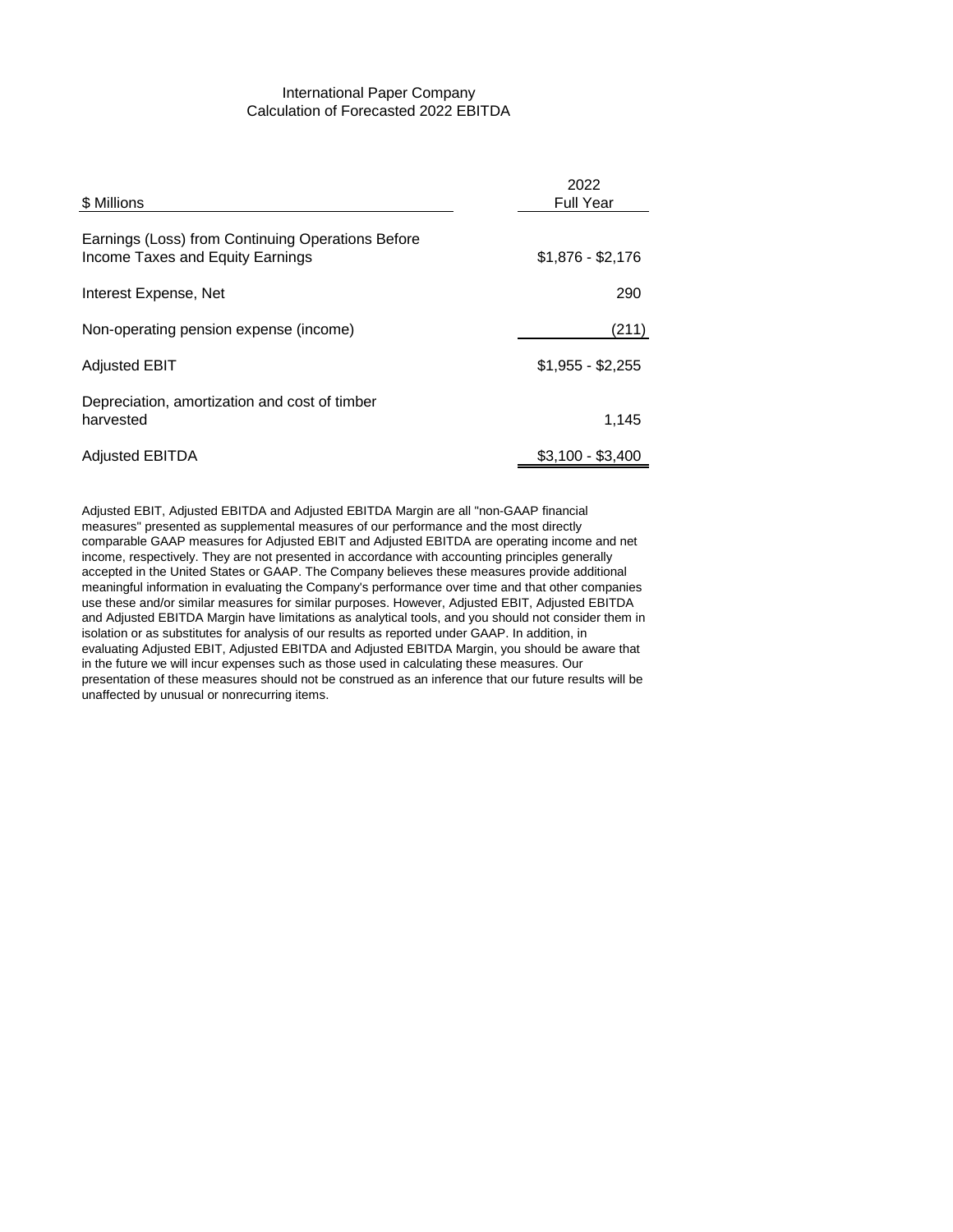## International Paper Company Calculation of Forecasted 2022 Free Cash Flow

| \$ Millions                                                                    | 2022<br><b>Full Year</b> |
|--------------------------------------------------------------------------------|--------------------------|
| Cash provided by (used for) Operating Activities                               | $$2.400 - $2.600$        |
| Adjustments:<br>Cash invested in capital projects, net of insurance recoveries | (1,100)                  |
| Forecasted 2022 Free Cash Flow                                                 | $$1,300 - $1,500$        |

Free cash flow is a non-GAAP measure and the most directly comparable GAAP measure is cash provided by operations. Management believes that free cash flow is useful to investors as a liquidity measure because it measures the amount of cash generated that is available, after reinvesting in the business, to maintain a strong balance sheet, pay dividends, repurchase stock, service debt and make investments for future growth. It should not be inferred that the entire free cash flow amount is available for discretionary expenditures. By adjusting for certain items that are not indicative of the Company's ongoing performance, free cash flow also enables investors to perform meaningful comparisons between past and present periods.